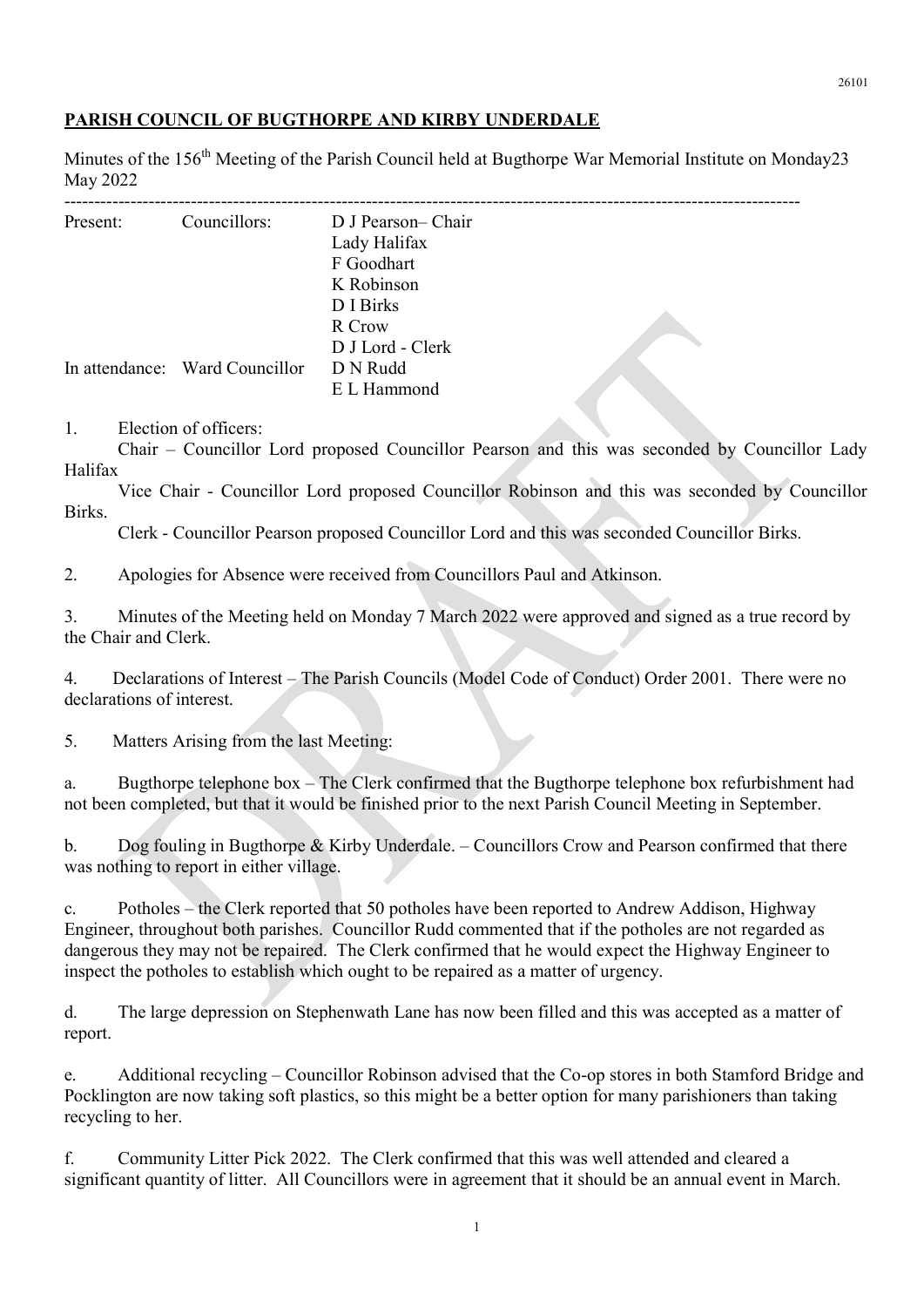g. Jubilee Pasture – The Chair confirmed that the National Lottery Heritage Fund application has been successful. It was agreed that the Clerk should write to Janet Wardell thanking her for putting the application together.

h. Pedestrian bridge across beck at Low Hall – Councillor Birks confirmed that she spoke to the East Riding of Yorkshire Council officer who inspected the bridge, who gave the impression that it would probably be 2023 before the bridge is repaired/replaced.

i. Kirby Underdale Village Hall refurbishment. The Clerk confirmed that the Village Hall Committee and Halifax Estate will be jointly embarking on a project in 2022 to include internal and external decoration, internal plaster repairs, new curtains and new appliances in the kitchen.

j. Jubilee Fund application for gathering on 2 June – Councillors noted that £392.81 had been received which, when combined with the ticket receipts of £7 per person, will pay the costs of the evening. Receipts will be provided to the Clerk for accounting purposes and to reclaim VAT.

k. Defibrillator signs – Councillors noted that these are ready to install.

6. Other Matters.

a. Annual Return for the year ended 31 March 2022 – Accounting Statements and Annual Governing Statements were approved and signed by the Chair and Clerk.

b. The receipt of the Precept for 2022-23 in the sum of £3950 was noted.

c. The following payments were approved and cheques signed by the Chair and Clerk:

| Halifax Estates Clerk's salary, stationary, postage and photocopying | £1080   |
|----------------------------------------------------------------------|---------|
| Bugthorpe PCC graveyard maintenance                                  | £300    |
| <b>Bugthorpe Clock Fund</b>                                          | £50     |
| <b>Bugthorpe War Memorial Institute</b>                              | £300    |
| Kirby Underdale PCC graveyard maintenance and clock fund             | £275    |
| Kirby Underdale Village Hall                                         | £300    |
| Friends of Bugthorpe School                                          | £250    |
| G Sissons Bus Shelter (half year)                                    | £60     |
| ERNLLCA subscription 2022-23                                         | £279.61 |
|                                                                      |         |

d. Proposal for speed limit in Kirby Underdale – Councillor Pearson confirmed that Kirby Underdale residents had requested consideration of a speed limit in Kirby Underdale. It was agreed that this would not be possible as there are no street lights or a school in the village. The alternative is unofficial signs asking driver to slow down. The Clerk will investigate this.

e. Defibrillator and Basic Life Support training – The Chair confirmed that training sessions have been arranged with Yorkshire Ambulance Service on 6 July in Bugthorpe and 20 July in Kirby Underdale. Both sessions will be from 7pm until 8pm.

7. Correspondence - no comments were made.

8. Any Other Business